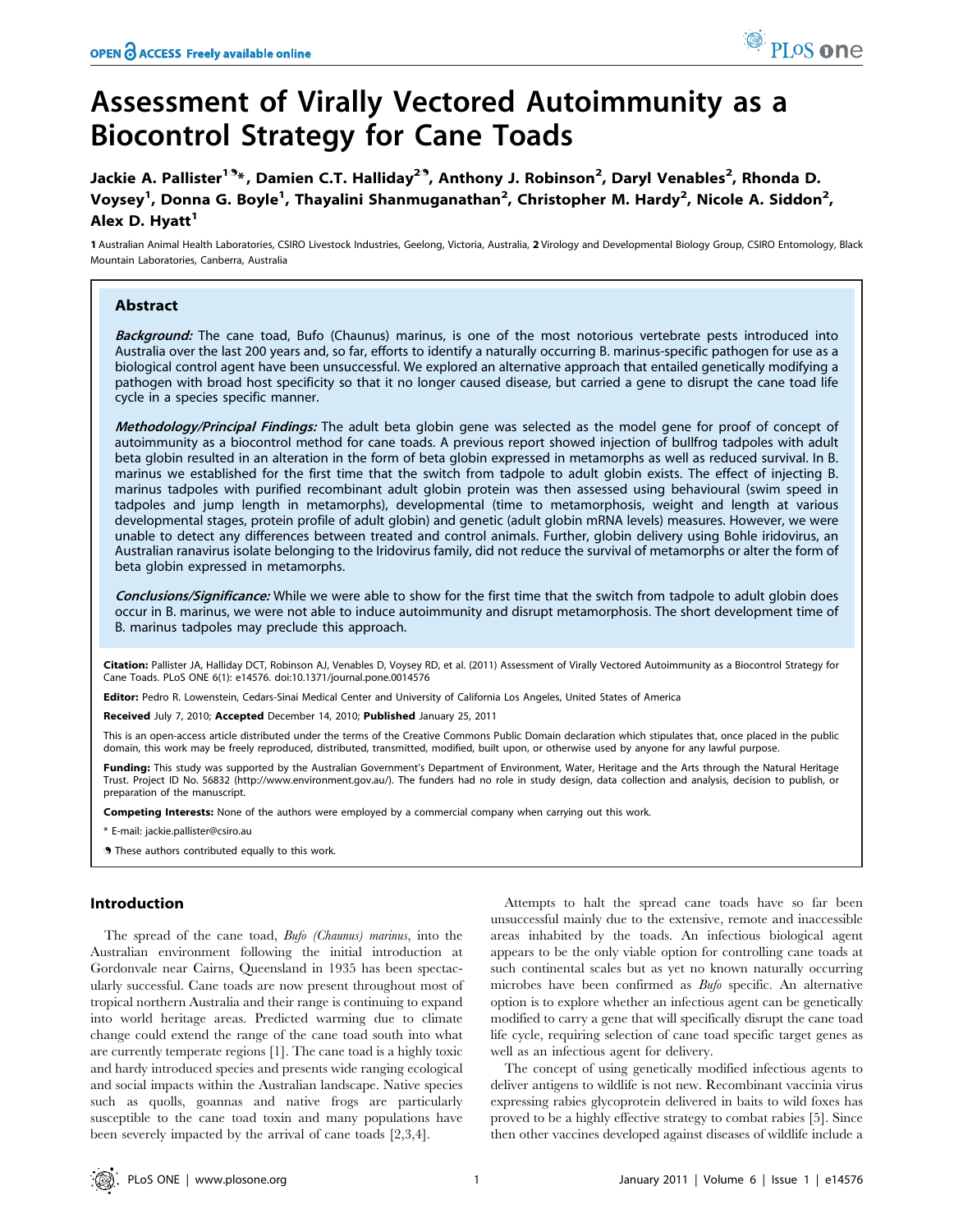rabies virus based vector used to immunise wildlife against SARS [6]. Extension of this concept has seen recombinant viruses developed to control a host's biological processes. An example is recombinant viruses expressing zona pellucida antigen that successfully deliver immunocontraception to pest animal species in laboratory trials [7,8].

Bohle Iridovirus (BIV) is a ranavirus in the family Iridoviridae. BIV was originally isolated from the Bohle River region in northern Queensland [9] and is the only documented isolation of a virus from amphibians in Australia. It is capable of infecting cane toad tadpoles [10] and is therefore a candidate for testing the viral delivery of genes in this species. Furthermore, in recent studies we have shown that BIV can carry and express foreign genes in vitro  $[11]$ .

Selection of target genes for delivery to cane toads has focused on metamorphosis since it is a critical phase in the amphibian life cycle. Metamorphosis is characterised by rapid and extensive morphological changes [12,13], accompanied by strong shifts in the expression of genes and proteins at the molecular level [14,15]. Cane toad genes that are expressed in metamorphs but not in tadpoles therefore represent ideal targets to block and thus manipulate aspects of development. One documented example of the transition from a larval to an adult form in amphibians is haemoglobin [16] and we have used microarray analysis to establish that adult haemoglobin is significantly upregulated during cane toad metamorphosis [17]. Injecting tadpoles with adult globin interfered with expression of this protein in Rana catesbeiana, and induced changes in gene expression profiles of metamorphs [18]. Thus we hypothesise that it may be possible to alter metamorphosis by immunologically sensitising larval stages (tadpoles) to proteins expressed only in later post-metamorphic stages. Adult globin is not a cane toad specific gene; we used it here to determine whether autoimmunity might affect the protein profile of metamorphs. If successful, the concept would be extended to cane toad specific genes that were upregulated at metamorphosis.

This study outlines an investigation into the feasibility of an immunologically based biocontrol for cane toads. We demonstrate the presence of a clear larval to adult switch in haemoglobin mRNA and protein levels and hypothesise that this switch may be affected by early exposure, by either injection or viral delivery, to adult B. marinus haemoglobin. Our results indicate that the altered adult globin protein profile seen in Rana catesbeiana metamorphs after exposure of tadpoles to adult globin does not occur in B.marinus. The short larval stage in B. marinus compared with R. catesbeiana may preclude this approach to cane toad biocontrol.

## Materials and Methods

#### Animals and husbandry

All animals used in these studies were sourced from a colony of B. marinus maintained at CSIRO according to the methods described in Hamilton et al. [19]. Briefly, when tadpoles were required, adults were injected subcutaneously with a 0.25 mg/mL solution of leuprorelin acetate to induce ovulation and stimulate amplexus. Eggs were hatched and tadpoles maintained in aged water without chlorine at a temperature of  $23-27^{\circ}\text{C}$ .

## Ethics statement

Authority for the use of animals was provided by CSIRO animal ethics committees in accordance with the Australian National Health and Medical Research Council's code of practice [20]. These permits were (i) CSIRO Sustainable Ecosystems Animal Ethics Committee, Approval No. 08-05, exposure of preand post-metamorphic cane toads to proteins, DNA and RNA and produced RNA/cDNA and (ii) CSIRO Australian Animal Health Laboratory Animal Ethics Committee, Approval number 1132, biological control of cane toads.

## Production and purification of recombinant globin and antisera

B. marinus adult and tadpole globins (GenBank Accession numbers EL342145 and EU877979, respectively) were amplified using the following full length primer sets: adult globin sense 5'-ATGGTCCATTTGACAGATCAC -3', and antisense 5'- TTA-GTGGTAACCCTTGCCAAG -3' (444 bp), or tadpole globin sense 5'- ATGGTTCATTGGACCGCTGAAGA -3', and antisense 5'- TTAGAAATAGCCATGGCTCAGG -3' (444 bp). The fragments were cloned into the bacterial expression vector pDEST17 and expressed as  $His<sub>6</sub>$ -tagged proteins in E. coli BL21-AI cells (Invitrogen). Cultures were grown overnight  $(37^{\circ}C)$  in LB supplemented with antibiotics, then diluted 100-fold and grown to an OD of 0.6 (600 nm). L-arabinose (Sigma) was added (0.2% final conc.) to induce protein production and incubation continued for 3–5 h. Bacteria were harvested by centrifugation, rinsed and resuspended in Tris-buffered saline (TBS: 50 mM Tris, 500 mM NaCl; pH 7.5), disrupted by freeze/thaw cycles and centrifuged at  $10,000 \times g$  for 30 min. The pellet was solubilised in TBS containing 8 M Urea for 30 min and then centrifuged at  $20,000 \times g$  for 30 min to remove insoluble materials. His<sub>6</sub>-tagged proteins were purified in the denatured state using Ni<sup>2+</sup>NTA agarose (Qiagen), washed via imidazole-containing steps (TBS+20, 30 or 40 mM imidazol) and eluted in TBS+500 mM imidazole. Size-based secondary purification was then achieved by continuous-elution electrophoresis (Model 491 Prep Cell, Bio-Rad). Globin proteins were dialysed against amphibian Ringers solution [4.89 g NaCl, 0.298 g KCl, 0.265 g CaCl<sub>2</sub>.2H<sub>2</sub>0, 0.197 g  $MgSO_4.7H_2O$ , 1.495 g NaHCO<sub>3</sub>, 0.127 g NaH<sub>2</sub>PO<sub>4</sub>.H<sub>2</sub>O and 1.982 g glucose per litre dH<sub>2</sub>O] overnight at  $4^{\circ}$ C and concentrations determined using the Bio-Rad Protein Assay. Proteins were separated by polyacrylamide gel electrophoresis (SDS-PAGE) (15% gels) using the Bio-Rad Protean II System and visualised with Coomassie brilliant blue. Purified recombinant globin proteins were used as immunogens for the generation of rabbit antiserum. Briefly, two rabbits per immunogen were injected 10 days apart with vaccine containing 50 µg of either adult (rAdglob) or tadpole (rTadglob) recombinant globin. Two weeks later a third dose was administered if a boost to the antibody response was required. Each dose was prepared in CSIRO triple adjuvant (60% v/v Montanide; 40%, v/v rHb [combined with Quil A, 3 mg/mL, and DEAE-dextran, 30 mg/mL]), in water.

## Developmental studies

The time course of adult and tadpole globin production in normal animals was determined. Animals were sampled at stages 27, 28, 34, 36, 40, 41, 42, 45, 46 (metamorph) and 1 month post metamorph,  $\geq$ 3 animals per stage. Developmental stages of B. marinus were determined according to the method of Limbaugh and Volpe [21]. Levels of mRNA and protein were measured individually except for tadpoles at stages 27 and 28 where  $>10$ animals were pooled due to the small size of tadpoles in the early stages of B. marinus development.

#### Preparation of immunogen and inoculation trials

rAdglob in Ringer's solution was emulsified in Freund's complete adjuvant (FCA; Sigma) by Luer-locked double syringe mixing. Tadpoles were first anaesthetised by bathing for 2 min in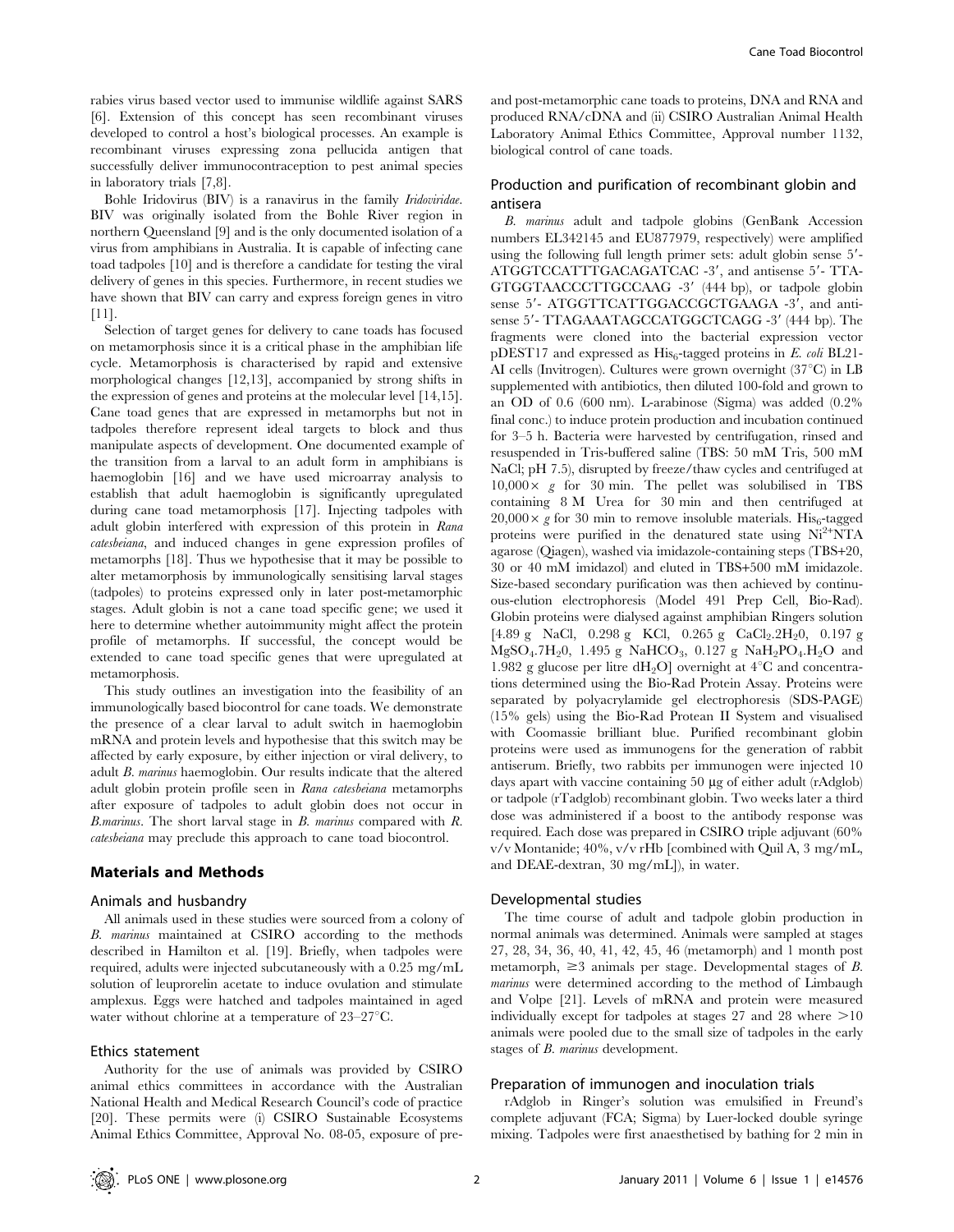0.22% MS-222 (tricaine methanesulphonate, Argent Chemical Laboratories, Washington USA) and a 0.5 µg dose of rAdglob was delivered in  $5 \mu L$  per stage 26 tadpole, intraperitoneally with a 30.5 gauge needle. Five animals were sampled and pooled at stages 26, 36, 40, 42, and 46. An additional 6 animals were sampled and assayed individually at stage 46.

## Recombinant virus construction

Recombinant BIV (rBIV) expressing the neomycin resistance gene and adult globin (rBIV/neo<sup>r</sup>/Adglob), and the control virus without adult globin (rBIV/neo<sup>r</sup>) were constructed according to Pallister et al. [11].

## Infection and sampling

To assess the effect of viral delivery of adult globin to B. marinus tadpoles, seven groups of tadpoles were infected at day 6 (stage 20) post hatching. Group A, uninfected cell culture supernatant; Groups B, C and  $\overline{D}$  -  $10^2$ ,  $10^3$  and  $10^4$  TCID<sub>50</sub>/mL of the negative control virus,  $rBIV/neo<sup>r</sup>$  respectively; Groups E, F and G -  $10^2$ ,  $10^3$  and  $10^4$  TCID<sub>50</sub>/mL of the test virus, rBIV/neo<sup>r</sup>/ Adglob respectively. Each group of 116 tadpoles was infected for approximately 6 h in 2 L of water containing the appropriate concentration of virus, rinsed in clean water for 5 min then divided into 4 tubs each containing 29 tadpoles. These tubs were randomly dispersed around 3 different rooms to allow for statistical variation due to the position of the tub.

Sampling was carried out at 5 different stages, 20, 28, 33, 42 and 1–2 weeks post tail resorption, according to the schedule in Table 1. Tadpoles were sampled at each of the 5 stages for the detection of virus by real time PCR, and at all stages except stage 20, where tadpoles are very small, for the analysis of native adult globin profiles. However, tadpoles were only sampled up to and including stage 33 (just before the onset of native adult globin production) for the detection of viral adult globin. Five tadpoles per group were sampled at all stages except post tail resorption, where, for statistical purposes, 30 animals per group were sampled.

Tadpoles were euthanased by bathing for  $\geq$ 5 minutes in 0.2% MS-222 (see Preparation of immunogen and inoculation trials). Tadpoles for real time PCR and for detection of viral adult globin were then frozen at  $-80^{\circ}$ C until further processing. Tadpoles for blood sampling were euthanased as described then decapitated and blood was collected using a micropipette containing 0.2 M EDTA to prevent clotting. Red blood cells (RBCs) were pelleted at  $13,000 \times g$  for 5 min, washed with PBS then lysed by resuspending in an equal volume of distilled water. Following centrifugation at  $13,000\times g$  for 5 min the supernatant containing globin was removed and stored at  $-80^{\circ}$ C.

Table 1. Sampling schedule for tadpoles infected with recombinant BIV.

|                    | Stage at sampling |    |    |    |         |  |  |  |
|--------------------|-------------------|----|----|----|---------|--|--|--|
| Sampled for        | 20                | 28 | 33 | 42 | Post TR |  |  |  |
| Virus detection    |                   |    |    |    |         |  |  |  |
| Virus adult globin |                   |    |    |    |         |  |  |  |
| Native globin      |                   |    |    |    |         |  |  |  |

n = 5. Stage 20, infection; Stage 28, 6 days post infection; stage 33, just prior to the onset of adult globin production; stage 42, just after the onset of adult globin production; post TR, 1–2 weeks post tail resorption. doi:10.1371/journal.pone.0014576.t001

## Real time PCR to detect mRNA

Total RNA (5 µg) was extracted from tadpoles and toadlets using Trizol reagent (Invitrogen) according to the manufacturer's instructions and reverse transcribed using the cDNA First Strand Synthesis Kit (Invitrogen). Real time PCR was used to detect larval and adult globin mRNA at selected stages of development. Oligonucleotide sets were larval globin; sense 5'- GCTGAAGA-GAAAGCCGC -3', and antisense 5'-ATGGCGGTGACATTG-GAC  $-3'$  (151 bp), or adult globin; sense  $5'$ - CAGATCAC-GAGCTCAAGAG -3', and antisense 5'- ATGGCATCAG-CAGAGCCA -3' (151 bp). Results were standardised with cane toad actin (GenBank Accession no. EL595572) by amplifying a 117 bp fragment using sense 5'-ATGACACAGATAATGTTT-GAGAC -3' and antisense 5'- ATCACCAGAGTCCATCA-CAAT -3' primers. Reactions consisted of QuantiTect SYBR Green RT-PCR Master Mix (Qiagen),  $0.5 \mu M$  oligonucleotides and 200 ng of first strand cDNA template, and run on a RotorGene 2000 (Corbett). The thermal profile was as follows:  $50^{\circ}$ C for 2 min,  $95^{\circ}$ C for 2 min, 40 cycles of  $95^{\circ}$ C for 30 sec;  $58^{\circ}$ C for 30 sec; and  $72^{\circ}$ C for 30 sec. PCR target products were used as reaction standards at concentrations ranging from  $1\times10^2$ to  $1\times10^8$  molecules per µL. Analysis of real time PCR reactions and melting point dissociation curve reactions were performed using the programme Rotorgene version 6.0 (Corbett).

#### Real time PCR to detect BIV DNA

For DNA extraction the animal was thawed, weighed and Prepman Ultra (Applied Biosystems) was added directly to the tube at the following rates:  $\leq 0.20$  g, 450–500 µL; 0.21–0.30 g, 500–750 µl;  $>0.31$  g, 900 µL. This was followed by approximately 100 µL sterile 1.0 mm zirconia silicone beads (BioSpec Products). The tadpole was homogenised in a mini-beadbeater (BioSpec Products) for 30 sec, microfuged at  $13,000 \times g$  for 30 sec then homogenised in a mini-beadbeater for a further 30 sec. To extract DNA the sample was heated to  $100^{\circ}$ C for 20 min, left to stand for 4 min at room temperature (RT), microfuged at  $13,000 \times$ g for 6 min and the DNA  $(350-650 \mu l)$  transferred to a clean tube.

Each reaction in the TaqMan assay contained  $12.5 \mu L$  of Platinum Quantitative PCR SuperMix-UDG (Invitrogen), 90 nM sense (5'- CTCATCGTTCTGGCCATCAA -3'), 90 nM antisense (5'- TCCCATCGAGCCGTTCA -3') primers, 25 nM MGB TaqMan probe (5'- CACAACATTATCCGCATC- 3'), 5 µL of a 1/10 dilution of template DNA in dH<sub>2</sub>0, 0.05 µL of Rox dye, and water to a final volume of  $25 \mu L$ . The reaction was run on the ABI 7500 Fast Real-Time PCR machine with a thermal profile was as follows: 2 min at  $50^{\circ}$ C, 10 min at  $95^{\circ}$ C, 45 cycles of 15 sec at  $95^{\circ}$ C then 1 min at  $60^{\circ}$ C. Results were automatically plotted by the Sequence Detection System Software version 1.3.1 (Applied Biosystems).

#### Western blot analysis

Proteins for western blot were extracted either from Trizol samples according to the manufacturer's instructions, or from virally infected tadpoles homogenised in 10 mM Tris with 100 µL sterile 1.0 mm zirconia silicone beads (BioSpec Products). The tadpole was homogenised in a mini-beadbeater (BioSpec Products) for 30 sec, centrifuged at  $13,000 \times$  g for 30 sec then homogenised in a minibeadbeater for a further 30 sec. SDS was added to a final concentration of 5% and the homogenate heated to  $100^{\circ}$ C for 1 min. After 30 min at RT to allow SDS to penetrate the sample, the homogenate was centrifuged, the supernatant decanted, heated to  $100^{\circ}$ C for 1 min and stored at  $-80^{\circ}$ C until used. To extract globin from RBCs, blood was processed as previously described (see Infection and sampling) and the protein content of each sample was determined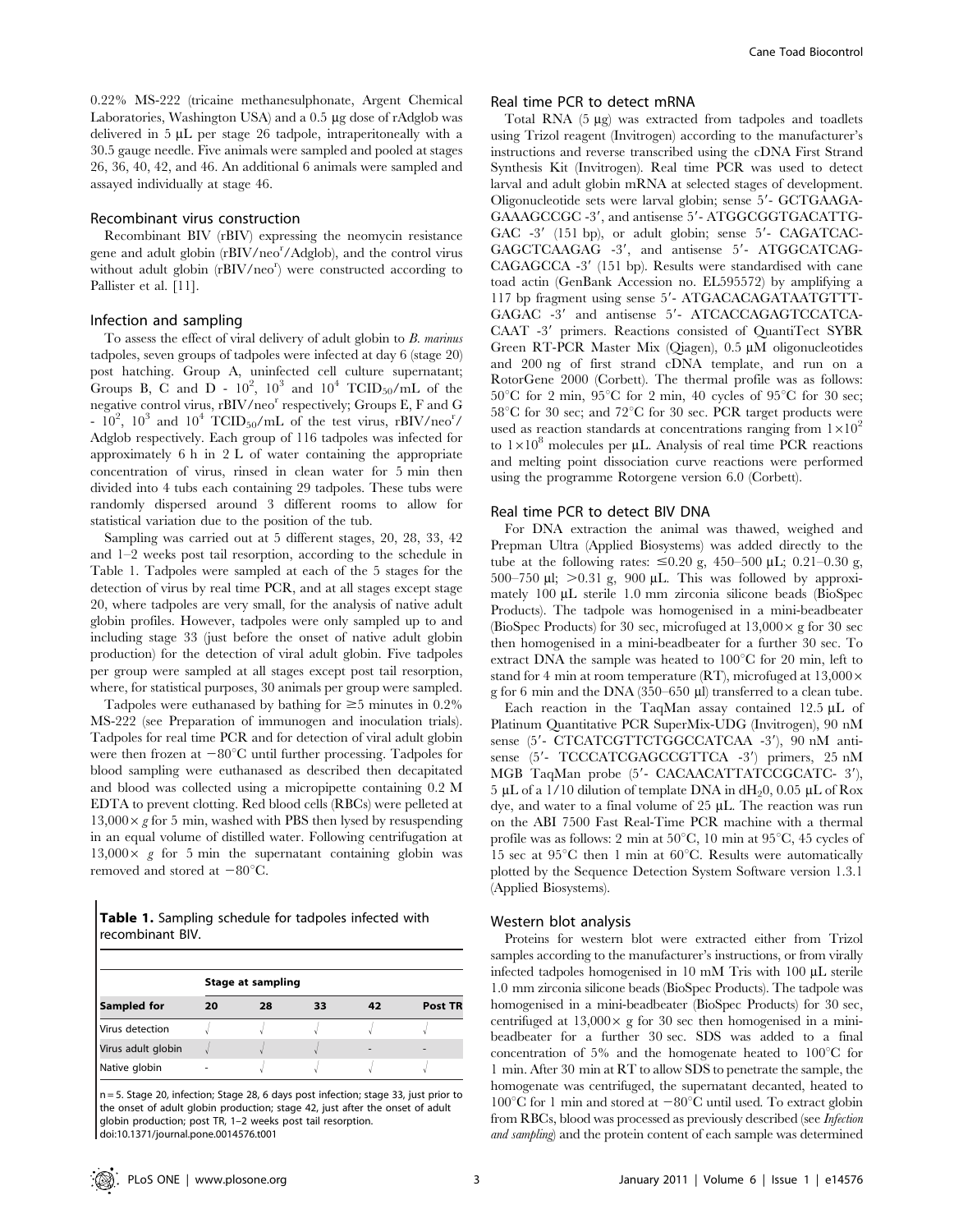by measuring absorbance at 280 nm using a NanoDrop Nd-1000 spectrophotometer (NanoDrop Technologies). Total protein and viral or native adult globin (200 ng/well) were analysed by polyacrylamide gel electrophoresis in the presence of SDS (SDS PAGE) on 12% Bis/Tris precast gradient gels (Invitrogen) and

proteins were visualised by staining with silver nitrate, according to the procedure of Heukeshoven and Dernick [22]. Proteins were transferred to Hybond N (Amersham) and the transferred membrane blocked overnight at  $4^{\circ}$ C in blocking solution (PBS/ 0.05% v/v Tween 20 plus 5% w/v skim milk powder) then incubated for 1 h at RT in blocking solution containing a 1/1000 dilution of serum from rabbits inoculated with the Bufo marinus red blood cell lysate. After 3 washes the membrane was incubated for 1 h at RT in horse-radish peroxidase conjugated sheep anti-rabbit IgG (Millipore, MA, USA) diluted 1/1000. The membrane was washed and adult globin detected using enhanced chemiluminescence (ECL) according to the manufacturer's instructions (Amersham UK).

#### ELISA to detect antibody to injected globin

Samples were collected from stage 46 metamorphs anaesthetised by bathing for 2 min in 0.22% MS-222 followed by decapitation. Samples were collected by aspiration and pelleting of RBCs prior to the collection of sera-like fluids. Adult blood samples were collected as per Zupanovic et al. [23]. Microtitre plates (Beckton-Dickonson) were coated with 50  $\mu$ L/well of rAdglob (10  $\mu$ g/mL) and positive control ovalbumin (4  $\mu$ g/mL; Sigma) in Ringer's solution overnight at  $4^{\circ}$ C and washed (x3) in TBS with Tween-20 (0.05%; TBST). The plates were blocked for 2 h with 5% skim milk powder (Bio-Rad) in TBST at 37°C. Metamorph sera (treated and control) and adult toad  $\alpha$ ovalbumin control sera were serially diluted in 1% skim milk/TBS and applied to plates (50  $\mu$ L/well). After incubation for 1 h at 37°C the plates were washed with TBST three times. Rabbit antisera against toad IgG (1:1000; Zupanovic et al. [23]) was added in 1% skimmed milk/TBS, incubated for 1 h at  $37^{\circ}$ C and washed (x3) in TBST. Next, goat  $\alpha$ -rabbit IgG (1:2000; KPL) was added to each well, incubated for 1 h at  $37^{\circ}$ C and again washed  $(x3)$  in TBST. HRP-conjugated streptavidin (50  $\mu$ L; KPL) was incubated for 30 min at RT, washed three times and developed with peroxidase substrate solution (50  $\mu$ L of TBM; KPL) and the absorbance measured (405 nm).

#### Fitness

Fitness was assessed using burst swim speed for tadpoles and maximum jump distance for metamorphs. At 11 days post injection ( $\sim$ 1 week prior to metamorphic climax/stage 46) average burst speed in tadpoles was measured according to the method described by Van Buskirk and McCollum [24] where specific speed is normalised to body length rather than measuring absolute speed. Temperature at the time of testing was constant at 23–  $24^{\circ}$ C. Jump distances were calculated in stage 46 metamorphs approximately 2 days after removal from aquatic tanks according to Wilson and Franklin [25]. Jumps were recorded using a digital camera (Canon; 15 frames  $\sec^{-1}$ ) and distances calculated with MouseZoom version 1.4 (Freeware 1998–2003) and Microsoft Windows Movie Maker version 5.1 (1998–2001). Absolute distances were determined from screen pixel units with conversion to mm via background graph paper. It was determined that optimal jumps were performed on plastic rather than paper.

#### Results

## Larval and adult haemoglobin expression during normal cane toad metamorphosis

The time course for the appearance of adult globin mRNA and the disappearance of tadpole globin mRNA during normal cane

toad metamorphosis were first assessed by real time PCR (Fig. 1a). Tadpole globin mRNA was detected at all early stages until the level declined rapidly at the metamorphic climax (Stages 42–46) and was undetectable one month after metamorphosis. Conversely, adult globin mRNA was first detectable at stage 40 and at all following stages until the experiment was terminated.

Analysis of total protein extracts at selected stages by Western blot showed that larval haemoglobin was expressed in stage 40 tadpoles but not in stage 46 toadlets (Fig. 1b). Adult globin protein was first detected in stage 36 tadpoles (faint signal) and continued to increase in abundance after metamorphosis. The positive control used for the experiments was recombinant adult globin that migrates as a larger protein than the native globin on PAGE gels due to the addition of a 6XHis-tag and plasmid linker sequence. The detection system was specific; anti-larval globin antibody detected larval globin, but not recombinant and native adult haemoglobins, and vice versa for the anti-adult globin antibody. Thus we confirmed that the globin switch seen at the mRNA level was also seen at the protein level.

## Effects of rAdglob injections on developing cane toad tadpoles

rAdglob within inoculated tadpoles was clearly detected by rabbit antibody to adult globin as an 18 kDa band for several days after injection (Fig. 2). rAdglob levels appeared reduced by half every 2–3 days, until 14 days post injection where no protein was detected.

Gross morphology during metamorphosis determined by wet weight and length was similar for treated (rAdglob) and control groups (no injection, or Freund's adjuvant only) (Fig. 3a). Treatment with adult haemoglobin did not significantly delay metamorphosis. There was no significant difference in tadpole fitness between treatment and control groups just before metamorphic climax measured by swimming performance (burst swim speed). A p-value of 0.086 was determined in Microsoft Excel using the student t-test, 2-tailed distribution, 2-samples of unequal variance. Likewise there was no significant difference between treatments in the fitness of metamorphs as measured by maximum jump length (Fig. 3b). A p-value of 0.996 was determined using the same student t-test as for the swim speed.

Metamorphs from each of stages 36, 40, 42 and 46 were pooled and analysed for differences in adult globin mRNA between treated and untreated groups. The results indicated no significant differences in adult globin mRNA levels between treated and untreated groups at any of these 4 stages (Fig. 4a). A p-value of 0.914 was determined using the same student t-test as for the swim speed and jump length. As pooling animals from each stage could have masked effects in individual animals, 6 animals were taken from the treated and untreated groups at stage 46 and analysed individually. Again, no significant difference in globin mRNA levels was observed between individuals from treated and control groups. A p-value of 0.095 was determined using the student t-test outlined previously. As seen for the mRNA studies, we detected no change in the protein profiles of adult globin immunised metamorphs  $(n = 10)$  compared to control  $(n = 9)$  animals by Western blot (Fig. 4b). Similar results were recorded in preliminary trials conducted using native globin purified from the blood of adult toads rather than recombinant globin. These inoculations had no effect at the morphological or mRNA and protein levels (data not shown). We were unable to detect reactive antibodies (IgY) against recombinant globin protein in any of the animals by ELISA. However, we were also unable to detect antibody to a normally highly immunogenic test antigen (ovalbumin) in metamorphs, although reactive antibodies generated by immunising one adult with ovalbumin were readily detectable (Fig. 5).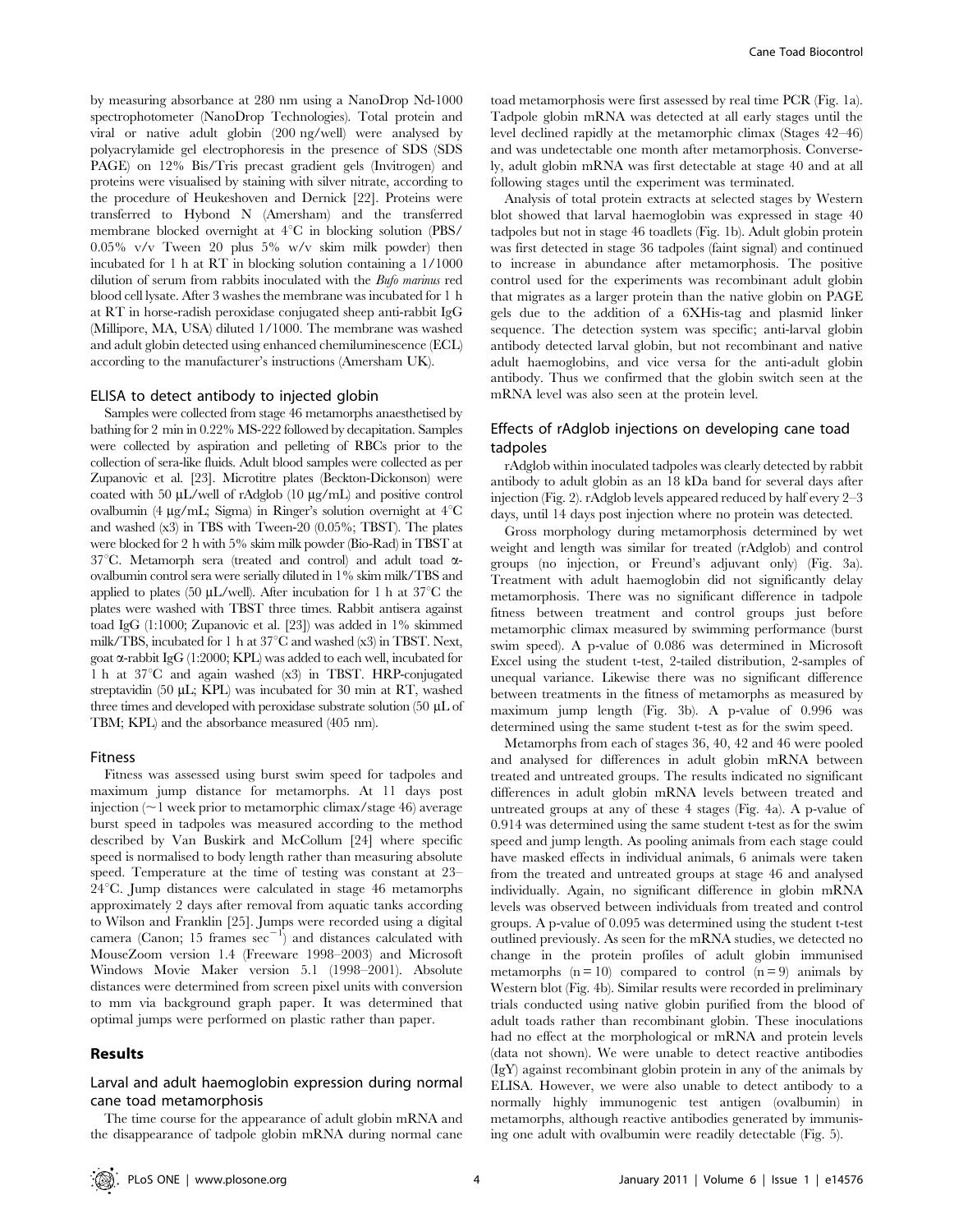

Figure 1. Tadpole to adult globin switch detected in normal cane toad development. a: mRNA data expressed as number of copies of adult or tadpole globin mRNA detected by real time PCR across various tadpole and metamorphic stages. Mean copy numbers were normalised using a toad actin housekeeping gene. Animals were staged according to Limbaugh and Volpe, 1957. Toadlet (\*) development was approximately one month post-metamorphosis. b: Detection of globin proteins as determined by western blot analysis using specific antibodies to tadpole and adult globins. Coomassie staining indicates the loading level for each lane. Recombinant proteins for adult and tadpole globin (rAdglob and rTadglob, respectively), as well as native adult globin (Adult) were included as positive controls. doi:10.1371/journal.pone.0014576.g001

#### Viral delivery

The effect of recombinant virus infection on mRNA expression levels in tadpoles was assessed using real time PCR. Treated and control animal groups were sampled at stages 20, 28, 33, 42 and 1–2 weeks post tail resorption (Table 2). At stage 20, after infection and rinsing, no virus was detected in any animals indicating that there was no background level of BIV detectable by real time PCR and that any virus detected at later stages was the result of virus replication.

BIV was detected in all of the infected groups, with more infected animals detected as the inoculum increased. The control



Figure 2. Time course detection of rHb within tadpoles after injection. Western blot using rabbit antibody to adult globin to detect persistence of rHb emulsion. n = 3 animals pooled per time point. Actin indicates loading per protein sample (mAb mouse anti-actin used at 1:5000). doi:10.1371/journal.pone.0014576.g002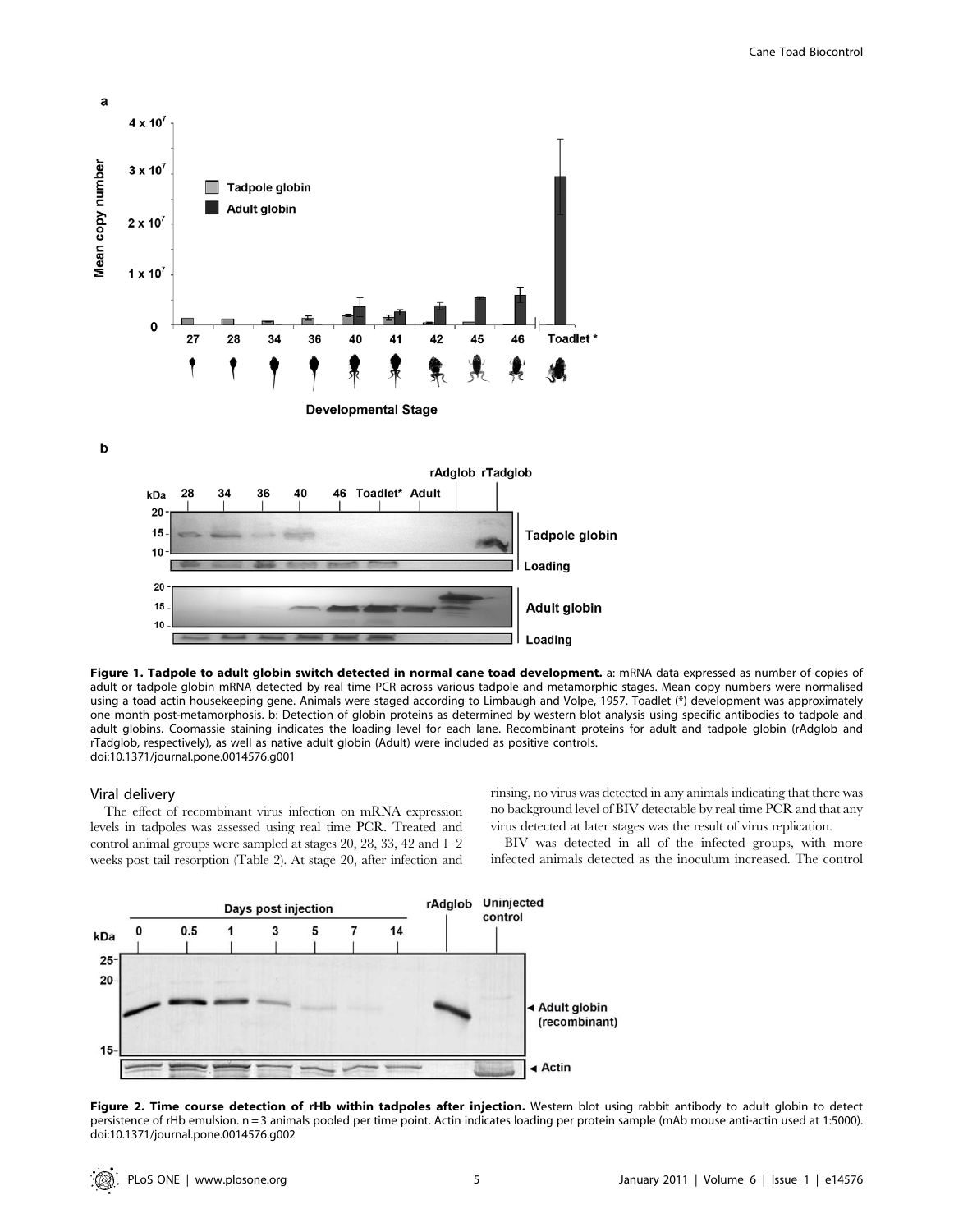

Figure 3. Physical measures of B. marinus development across metamorphosis unchanged by recombinant adult globin injection. a: Wet weights (mg), lengths (mm) and speed of development (days) for animals at six different developmental stages injected with rAdglob ( $\square$ ) or FCA control (A, dotted line), as well as normal uninjected animals ( $\diamond$ ) were recorded. n = 10 animals for each stage and error bars show standard deviation. b: Swimming performance of rAdglob treated and FCA control tadpoles at approximately stage 36 (or 10 days post injection) is shown. Burst swim speed represents the absolute swim speed normalised to body length, and the full data range (vertical line), standard deviation (box) and mean (horizontal line) are indicated. c: Jumping performance of rAdglob treated and FCA control amimals at stage 46 is shown. Longest jump distance was normalised to body lengths. doi:10.1371/journal.pone.0014576.g003

virus (rBIV/neo<sup>r</sup>) was only detected at stage 28, 6 days post infection (pi), while the test virus (rBIV/neo<sup>r</sup>/Adglob) was detected at stages 28, 33 and 42 (day 6 pi to approximately day 26–30 pi).

## No effect of infection with rBIV/neo<sup>r</sup>/Adglob on adult globin protein profiles in metamorphs

Analysis of adult globin profiles was carried out on RBCs from tadpoles taken at stage 42 and metamorphs at 1–2 weeks post tail resorption, by which time the switch has been made from tadpole to adult globin production. Blood from tadpoles given all three doses of the test virus (rBIV/neo<sup>r</sup>/Adglob that does express adult globin) and the control virus  $(rBIV/neo<sup>r</sup>$  that does not express adult globin) were analysed by polyacrylamide gel electrophoresis (PAGE) and silver staining (Fig. 6a). The protein profiles of blood from animals infected with the rBIV/neo<sup>r</sup> control ( $n = 51$ ) and rBIV/neo<sup>r</sup>/Adglob ( $n = 89$ ) viruses were all similar. A western blot using rabbit anti toad adult globin confirmed that the main 14 kDa band detected by silver stain was adult globin (Fig. 6b). We were thus unable to detect any change in the adult globin profile in RBCs taken from the animals that had been exposed to adult globin as tadpoles.

#### **Discussion**

In this report we outline the steps we have undertaken to determine whether interference with cane toad tadpole develop-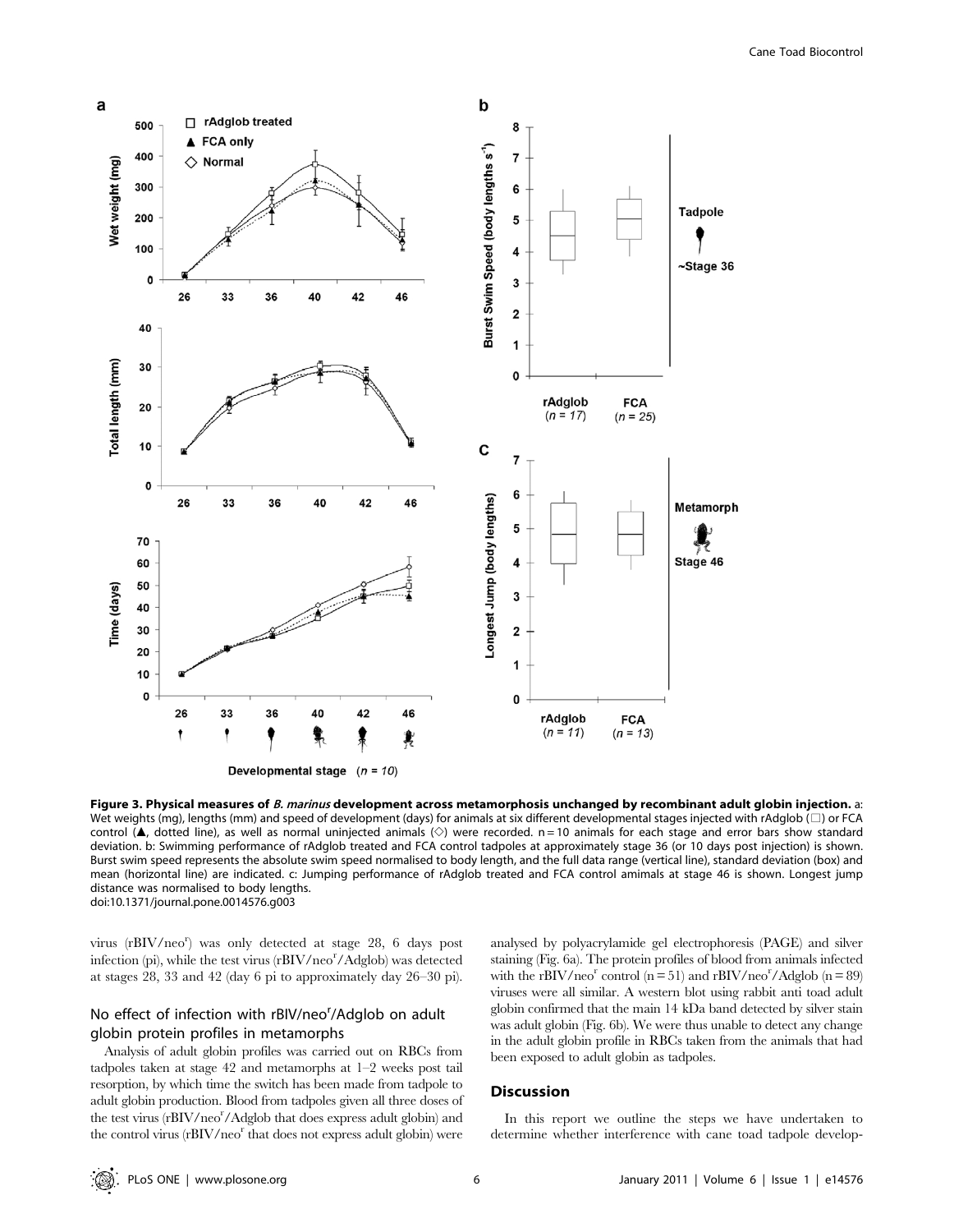

Figure 4. Adult globin mRNA and protein expression levels in treated and untreated Bufo marinus. a: The profile of adult globin mRNA expression across metamorphosis for treated rAdglob injected (grey shading) and control FCA only injected (white) animals was determined by real time-PCR analysis. Each stage point indicates the overall expression level for five pooled (') animals, with treated and control animals showing similar copy numbers. The last stage point represents an average of 6 individuals. Adult globin copy number was normalised to a toad actin housekeeping gene. b: Western blot analysis of whole animal extracts (upper panel) provides a general indication of the adult globin protein levels in normal developing animals (stages 28, 36 and 46), as well as FCA control and rAdglob treated animals. The lower panel shows the Coomassie brilliant blue staining for the same blot and provides an indication of total protein loading. rAdglob  $(\sim)$  is an additional 3.3 kDa larger than native adult globin due to His<sub>x6</sub> tag and linker. Adult (\*) control was generated using purified globin from the RBCs of adult B. marinus. The blot is representative of rAdglob treatments ( $n = 10$ ) and FCA controls ( $n = 9$ ). doi:10.1371/journal.pone.0014576.g004

ment can be achieved using an immunological approach. Our proof of concept approach was largely influenced by previous observations that in bullfrog tadpoles immunised with purified adult globin, the adult globin protein profile was altered in surviving metamorphs [18]. Here we extended the concept to test whether a similar effect could be induced in B. marinus by injecting tadpoles with purified native and recombinant globin as well as viral delivery of this antigen.

We first established that the larval to adult globin switch reported in other amphibian species also occurred in B. marinus. It is well documented that a tadpole form of globin in anurans is replaced by adult globin during the course of metamorphosis [18,26,27] and here we demonstrate the existence of this switch for the first time in a Bufo species. We have previously demonstrated strong upregulation of adult globin genes during cane toad metamorphosis and that this was more pronounced than for any of the other genes induced at metamorphosis [17]. We have also previously shown that the recombinant BIV can be genetically modified to express adult globin *in vitro* [11] and confirmed here that this virus (rBIV/neo<sup>r</sup>/Adglob) is capable of infecting cane

toad tadpoles. We therefore used rBIV/neo<sup>r</sup>/Adglob to assess the effect of viral delivery of an adult specific gene or protein to tadpoles on subsequent metamorphosis, and compared this to the effects of immunisation with purified protein and adjuvants.

A number of parameters were used to assess the effect of adult globin delivery to tadpoles. These included behavioural (average burst speed in tadpoles and maximum jump length in metamorphs), developmental (time to metamorphosis, weight and length at various developmental stages, protein profile of adult globin by PAGE) and genetic (mRNA levels for adult globin) measures. However, we were unable to detect any differences between treated and control animals following immunisation with purified globin or exposure to recombinant virus. This contrasts markedly with the effects of globin immunisation in  $R$ . catesbeiana reported previously by Maniatis et al. [18], who speculated that some form of immune response was instrumental in the altered adult globin profile observed in injected tadpoles.

Possible explanations for the differences observed between these studies is that tadpoles of B. marinus are inherently less immunocompetent than those of R. catesbeiana and/or they had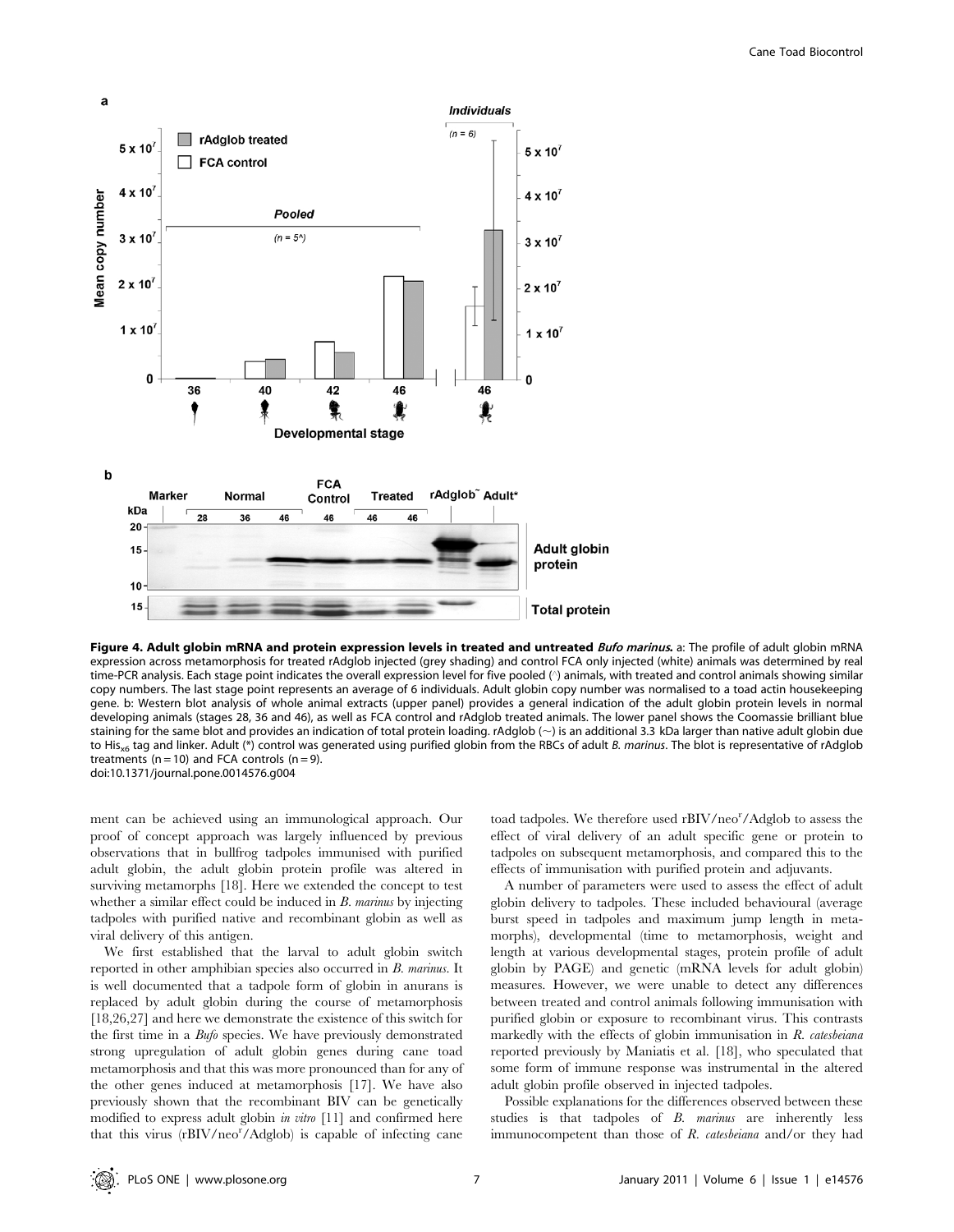

Figure 5. IgG antibody response to globin antigen not detected in metamorphs by ELISA. IgG levels as measured by ELISA in metamorphs (stage 46) injected with adult globin (rAdglob treated) compared with untreated metamorphs (FCA control). Positive controls show IgG levels in metamorphs and an adult injected with ovalbumin. Sera from rAdglob treated and FCA control animals used at 1:80; ovalbumin treated metamorph sera used at 1:320; ovalbumin treated adult sera used at 1:1000. doi:10.1371/journal.pone.0014576.g005

less time than R. catesbeiana to mount an effective immune response to the globin antigen. Firstly, the cane toad has a very short larval stage of approximately 50–60+days, depending on tadpole density and temperature [28] whereas the larval stage in the bullfrog lasts at least 120 days and up to 2 years depending on environmental conditions [29]. The long larval stage in the bullfrog enabled an initial immunisation using FCA, followed by a boost 1 month later [18]. By contrast, cane toad tadpoles in our study were only large

enough to be first injected at stage 26 (approximately day 9), barely 3 weeks before the onset of adult globin synthesis at stages 36–40 (day 30–43) and so a similar boost was not given. Nevertheless we considered that there should be sufficient time for a primary immune response to develop before adult globin appeared, provided cane toad tadpoles recognise the adult globin as a foreign protein. Secondly, due to the large difference between the cane toad and bullfrog developmental time frames, and as age at inoculation was not specified, the bullfrog tadpoles may have been inoculated later in development and been more immunocompetent than in our study. In support of this, studies in Xenopus have demonstrated that immune responses improve with age. The affinity of specific IgY antibodies against dinitrophenol (DNP) in Xenopus larvae is reported to be less than in adults, and in turn much lower than the affinity of mammalian anti-DNP IgG antibodies [30,31]. The range of antibodies produced to DNP were also less heterogeneous in larval than in adult Xenopus [32].

Cell mediated immunity may also be impaired in tadpoles. In mammals the antiviral response relies on cytotoxic T lymphocytes and these are Major Histocompatibility Complex Class I (MHC class I) restricted. Larval Xenopus reportedly lack MHC classical class I expression [33] suggesting the antiviral response in larvae may be compromised. Studies of the adaptive immune response in Xenopus adults and larvae to frog virus 3 (FV-3), the type virus of the ranavirus genus, indicate this may be so. While adult Xenopus cleared an initial infection and showed an accelerated response to a second injection, tadpoles were much more susceptible, suffering a high mortality rate and a reduced ability to clear the infection compared with infected adults [34]. In spite of lacking MHC class I, tadpoles do have CD8 T cells [35] and so the role played by the lack of MHC class I in the poor antiviral response is unknown. While most of these studies have been carried out in Xenopus, limited studies indicate bullfrogs are capable of mounting a detectable antibody response to an antigen, but apparently not to influenza virus despite repeated inoculations and a substantial and anamnestic response to bacteriophage T7 [36]. Our own studies indicate that B. marinus tadpoles did not mount a detectable antibody response to a widely used and well characterised immunogen, ovalbumin, to which adult B. marinus did respond.

Precedents do exist for immune interference in development. Arif et al. [37] showed that when affinity purified antibody to a protein involved in insect metamorphosis was injected into late stage larvae, the development of the larvae into adult moths was defective. Other studies in rabbits [38] and mice [7] have shown

| Group                                                 | Animals positive by TaqMan PCR |          |           |           |           |  |  |
|-------------------------------------------------------|--------------------------------|----------|-----------|-----------|-----------|--|--|
|                                                       | Stage 20                       | Stage 28 | Stage 33  | Stage 42  | Post TR   |  |  |
| A: uninfected s/nate                                  | 0/5                            | 0/5      | 0/5       | 0/5       | 0/5       |  |  |
| B: rBIVneo <sup>r</sup> 10 <sup>2</sup> dose          | 0/5                            | 1/5      | 0/5       | 0/5       | 0/3       |  |  |
| C: rBIVneo <sup>r</sup> 10 <sup>3</sup> dose          | 0/5                            | 2/5      | 0/5       | 0/5       | 0/3       |  |  |
| D: rBIVneo <sup>r</sup> 10 <sup>4</sup> dose          | 0/5                            | 5/5      | <b>ND</b> | <b>ND</b> | <b>ND</b> |  |  |
| E: rBIV/neo <sup>r</sup> /adglob $10^2$ dose          | 0/5                            | 0/5      | 1/5       | 1/5       | 0/5       |  |  |
| F: rBIV/neo <sup>r</sup> /adglob 10 <sup>3</sup> dose | 0/5                            | 2/5      | 2/5       | 4/5       | 0/3       |  |  |
| G: rBIV/neo <sup>r</sup> /adglob 10 <sup>4</sup> dose | 0/5                            | 4/5      | <b>ND</b> | <b>ND</b> | <b>ND</b> |  |  |

Table 2. Detection of viral DNA in treated and control animals.

Number of animals out of 5 sampled from each group that returned a positive result in TaqMan real time PCR for the presence of viral DNA. ND: not taken as tadpole numbers were reduced at the highest virus dose and preference was to maximise the number of animals for analysis of globin at 1-2 weeks post tail resorption (TR). C<sub>t</sub> values of  $>$ 35, corresponding to <10 copies of the BIV genome were considered indeterminate and recorded as a negative result. doi:10.1371/journal.pone.0014576.t002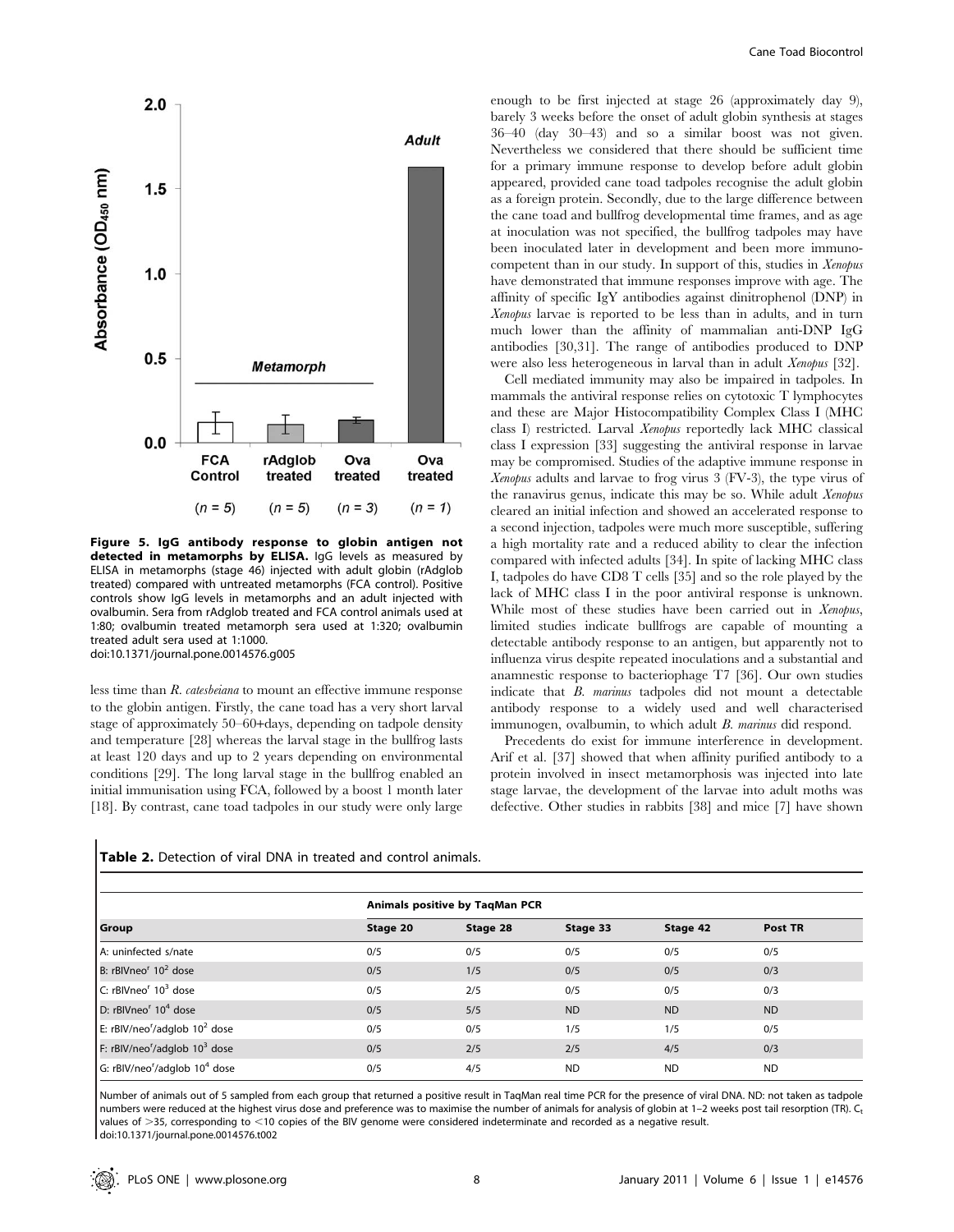

Figure 6. No effect on globin protein profile following infection of tadpoles with virus carrying rAdglob. 200 ng protein per well from lysed red blood cell samples taken from metamorphs then stained with silver stain. a: Lanes 1 and 12, See Blue Plus2 Pre Stained Standard (Invitrogen); Lanes 2–4, blood from 3 control animals bathed in 10<sup>2</sup> TCID<sub>50</sub>/ml of rBIV/neo<sup>r</sup>; Lanes 5–10, blood from 6 test animals bathed in 10<sup>2</sup> TCID<sub>50</sub>/ml of rBIV/neo<sup>r</sup>/adglo. Lane 11, positive control, globin from a 2 month old toadlet. b: Panel shows silver stain and Western blot antibody detection of adult globin; lane i See Blue Plus2 Pre Stained Standard (Invitrogen); lane ii, positive control, globin from a 2 month old toadlet; lanes iii, iv and v, 500, 1000 and 5000 ng of protein from fluid of untreated stage 42 tadpoles. doi:10.1371/journal.pone.0014576.g006

that the immune response to an antigen can be enhanced by viral delivery.

However, all indications are that targeting autoimmune responses in larval amphibians may not be a useful strategy as the capacity of tadpoles to respond to immunological stimuli may be too weak to affect the chain of events at metamorphosis.

In conclusion, we have shown that the globin switch occurs in  $B$ . marinus and, while we have not been able to perturb this switch immunologically, it remains a viable target for other approaches such as RNA interference. Given the short larval phase in the B. marinus life cycle, antigens produced later than globin may be more effective immunogens and we are currently investigating this